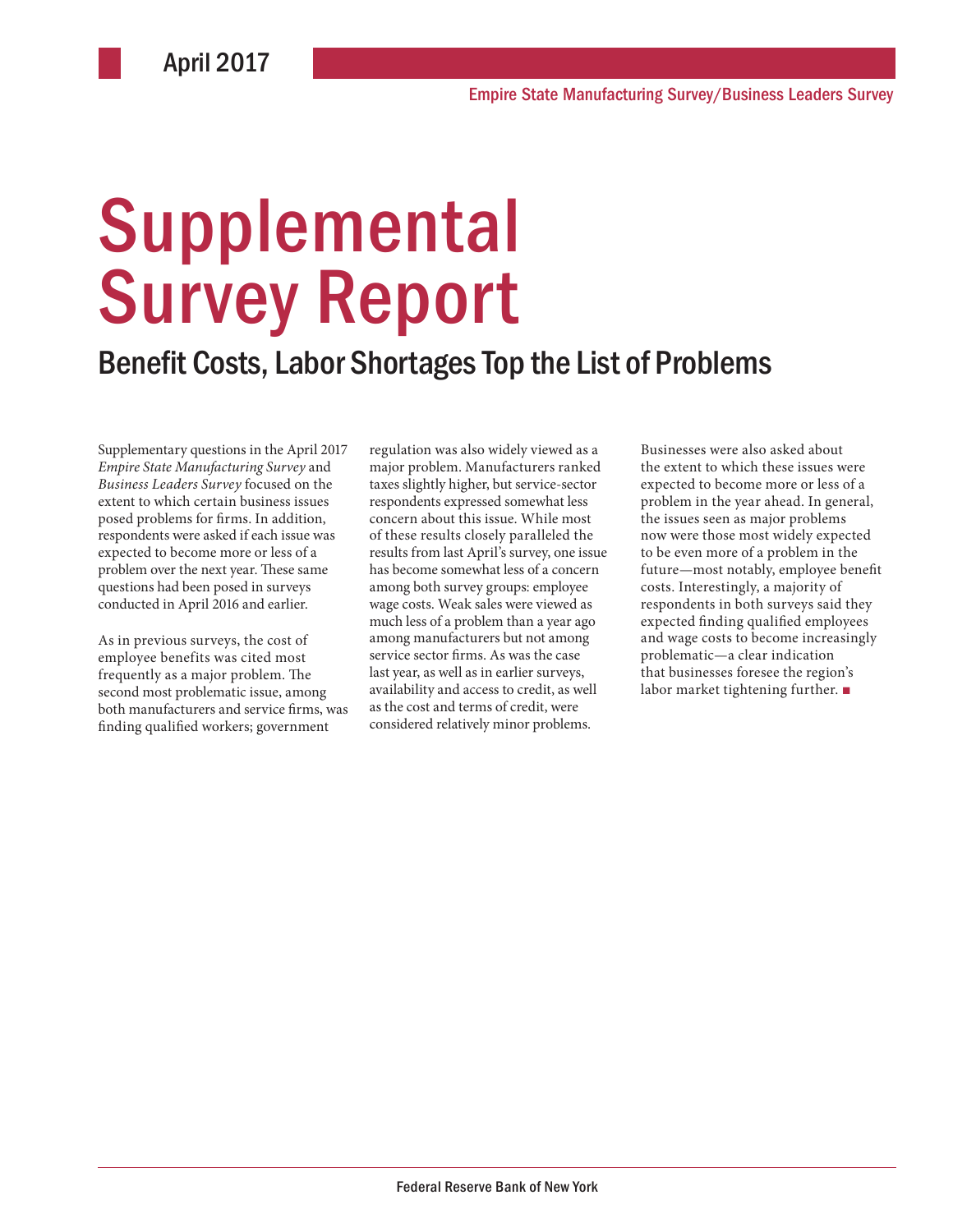#### QUESTION 1

**Thinking about ongoing problems facing your business, to what extent does each of the following issues pose a problem for your firm?**

|                                   | <b>Empire State Manufacturing Survey</b> |                |      |                |                                    |          |  |
|-----------------------------------|------------------------------------------|----------------|------|----------------|------------------------------------|----------|--|
|                                   | Percentage of Respondents Reporting      |                |      |                |                                    |          |  |
|                                   | <b>Relatively Minor</b><br>Problem       |                |      |                | Relatively<br><b>Major Problem</b> | $Index*$ |  |
|                                   |                                          | $\overline{2}$ | 3    | $\overline{4}$ | 5                                  |          |  |
| Employee benefit costs            | 5.1                                      | 2.2            | 16.1 | 38.7           | 38.0                               | 75.5     |  |
| Finding qualified workers         | 3.7                                      | 11.8           | 14.7 | 34.6           | 35.3                               | 71.5     |  |
| Taxes                             | 6.6                                      | 9.5            | 24.8 | 33.6           | 25.5                               | 65.5     |  |
| Government regulation             | 5.9                                      | 17.6           | 17.6 | 30.9           | 27.9                               | 64.3     |  |
| Cost of resources                 | 5.1                                      | 14.7           | 44.1 | 29.4           | 6.6                                | 54.4     |  |
| Employee wage costs               | 11.7                                     | 16.1           | 29.2 | 31.4           | 11.7                               | 53.8     |  |
| Quality of government services    | 12.5                                     | 19.1           | 41.9 | 14.0           | 12.5                               | 48.7     |  |
| Weak sales                        | 22.1                                     | 19.1           | 25.7 | 17.6           | 15.4                               | 46.3     |  |
| Cost and terms of credit          | 44.9                                     | 26.5           | 19.1 | 5.9            | 3.7                                | 24.3     |  |
| Availability and access to credit | 50.4                                     | 20.4           | 19.0 | 4.4            | 5.8                                | 23.7     |  |

|                                   | <b>Business Leaders Survey</b>      |                |      |                |                                           |        |
|-----------------------------------|-------------------------------------|----------------|------|----------------|-------------------------------------------|--------|
|                                   | Percentage of Respondents Reporting |                |      |                |                                           |        |
|                                   | <b>Relatively Minor</b><br>Problem  |                |      |                | <b>Relatively</b><br><b>Major Problem</b> | Index* |
|                                   | $\mathbf{1}$                        | $\overline{2}$ | 3    | $\overline{4}$ | 5                                         |        |
| Employee benefit costs            | 4.4                                 | 6.3            | 20.9 | 34.2           | 34.2                                      | 71.8   |
| Finding qualified workers         | 9.5                                 | 10.1           | 21.5 | 31.0           | 27.8                                      | 64.4   |
| Government regulation             | 13.5                                | 10.9           | 19.2 | 28.8           | 27.6                                      | 61.5   |
| Taxes                             | 18.5                                | 12.1           | 26.8 | 27.4           | 15.3                                      | 52.2   |
| Weak sales                        | 14.0                                | 22.9           | 29.3 | 17.8           | 15.9                                      | 49.7   |
| Employee wage costs               | 11.2                                | 13.0           | 31.4 | 29.0           | 8.9                                       | 49.6   |
| Cost of resources                 | 14.0                                | 15.3           | 49.0 | 19.1           | 2.5                                       | 45.2   |
| Quality of government services    | 20.3                                | 20.3           | 30.4 | 17.1           | 12.0                                      | 45.1   |
| Cost and terms of credit          | 42.9                                | 21.2           | 25.0 | 6.4            | 4.5                                       | 27.1   |
| Availability and access to credit | 48.7                                | 17.1           | 25.3 | 4.4            | 4.4                                       | 24.7   |

*\* The index represents a weighted average of responses, where column 1=0; column 2=25; column 3=50; column 4=75; column 5=100. This measure can range from 0-100, with 50 representing a symmetric response pattern.*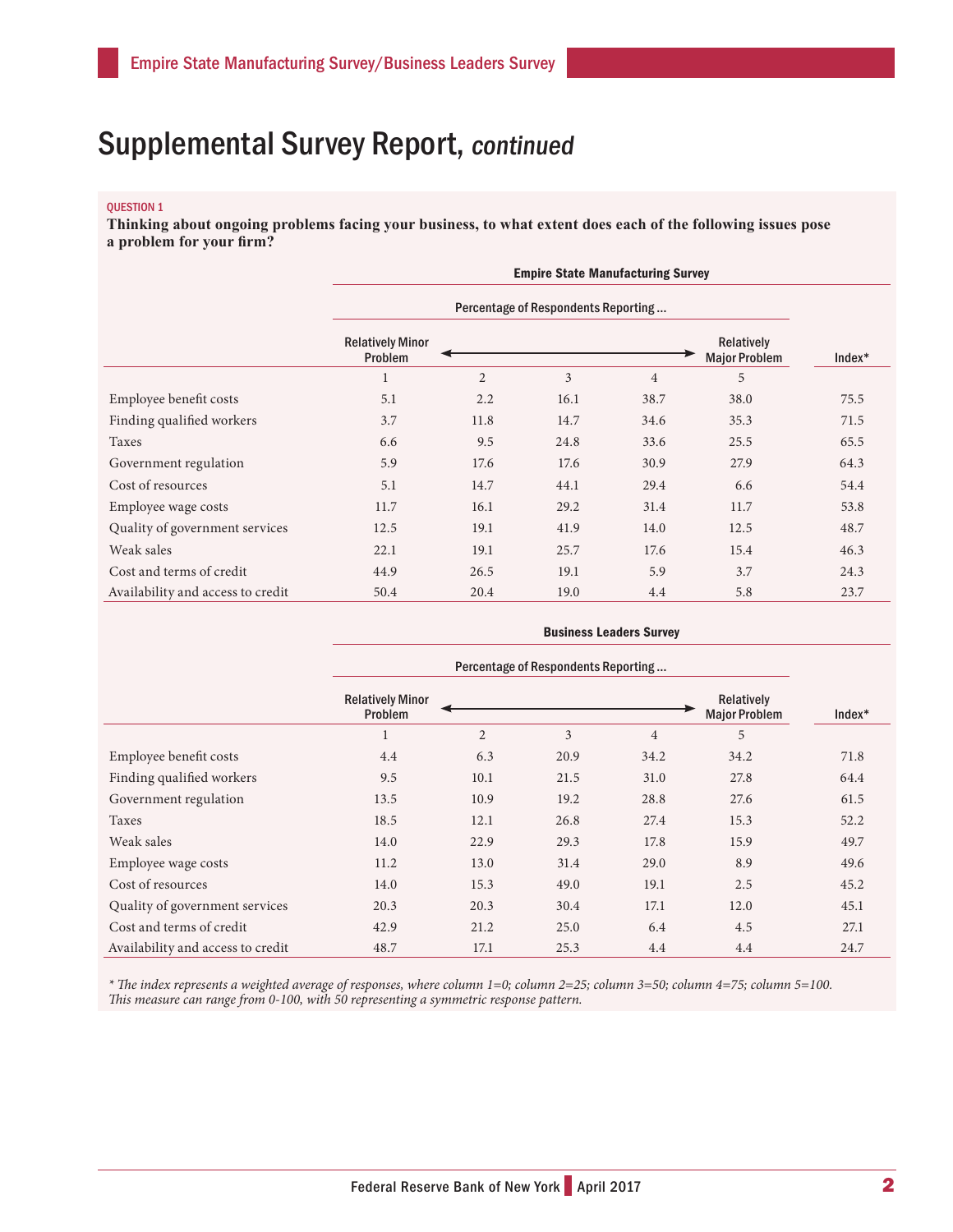#### QUESTION 2

**Now thinking about the next twelve months ... to what extent do you expect each of the following issues to be more or less of a problem a year from now?**

|                                   | <b>Empire State Manufacturing Survey</b> |                |      |                |                                     |          |
|-----------------------------------|------------------------------------------|----------------|------|----------------|-------------------------------------|----------|
|                                   |                                          |                |      |                |                                     |          |
|                                   | Much Less of a<br>Problem in a Year      |                |      |                | Much More of a<br>Problem in a Year | $Index*$ |
|                                   | $\mathbf{1}$                             | $\overline{2}$ | 3    | $\overline{4}$ | 5                                   |          |
| Employee benefit costs            | 2.2                                      | 4.4            | 18.2 | 35.0           | 40.1                                | 76.6     |
| Finding qualified workers         | 3.6                                      | 8.8            | 18.2 | 38.7           | 30.7                                | 71.0     |
| Employee wage costs               | 2.9                                      | 6.6            | 30.9 | 31.6           | 27.9                                | 68.8     |
| Taxes                             | 5.1                                      | 16.2           | 34.6 | 27.2           | 16.9                                | 58.6     |
| Cost of resources                 | 4.4                                      | 7.3            | 62.0 | 17.5           | 8.8                                 | 54.7     |
| Government regulation             | 6.6                                      | 19.0           | 39.4 | 20.4           | 14.6                                | 54.4     |
| Quality of government services    | 8.1                                      | 11.0           | 55.1 | 17.6           | 8.1                                 | 51.7     |
| Weak sales                        | 8.0                                      | 20.4           | 39.4 | 25.5           | 6.6                                 | 50.5     |
| Cost and terms of credit          | 20.6                                     | 17.6           | 41.9 | 15.4           | 4.4                                 | 41.4     |
| Availability and access to credit | 23.5                                     | 20.6           | 41.9 | 11.8           | 2.2                                 | 37.1     |

|                                   | <b>Business Leaders Survey</b>      |                |      |                |                                     |          |
|-----------------------------------|-------------------------------------|----------------|------|----------------|-------------------------------------|----------|
|                                   |                                     |                |      |                |                                     |          |
|                                   | Much Less of a<br>Problem in a Year |                |      |                | Much More of a<br>Problem in a Year | $Index*$ |
|                                   | $\mathbf{1}$                        | $\overline{2}$ | 3    | $\overline{4}$ | 5                                   |          |
| Employee benefit costs            | 1.9                                 | 4.5            | 24.8 | 37.6           | 31.2                                | 72.9     |
| Finding qualified workers         | 4.4                                 | 3.8            | 32.9 | 37.3           | 21.5                                | 66.9     |
| Employee wage costs               | 4.5                                 | 3.8            | 36.9 | 35.0           | 19.7                                | 65.4     |
| Government regulation             | 8.9                                 | 17.8           | 37.6 | 23.6           | 12.1                                | 53.0     |
| Taxes                             | 14.1                                | 12.2           | 39.7 | 24.4           | 9.6                                 | 50.8     |
| Quality of government services    | 11.4                                | 15.8           | 45.6 | 16.5           | 10.8                                | 49.8     |
| Cost of resources                 | 9.7                                 | 9.0            | 57.4 | 20.0           | 3.9                                 | 49.8     |
| Weak sales                        | 10.2                                | 21.7           | 40.8 | 21.0           | 6.4                                 | 47.9     |
| Cost and terms of credit          | 21.7                                | 18.5           | 40.8 | 14.6           | 4.5                                 | 40.4     |
| Availability and access to credit | 24.8                                | 20.4           | 43.9 | 7.6            | 3.2                                 | 36.0     |

*\* The index represents a weighted average of responses, where column 1=0; column 2=25; column 3=50; column 4=75; column 5=100. This measure can range from 0-100, with 50 representing a symmetric response pattern.*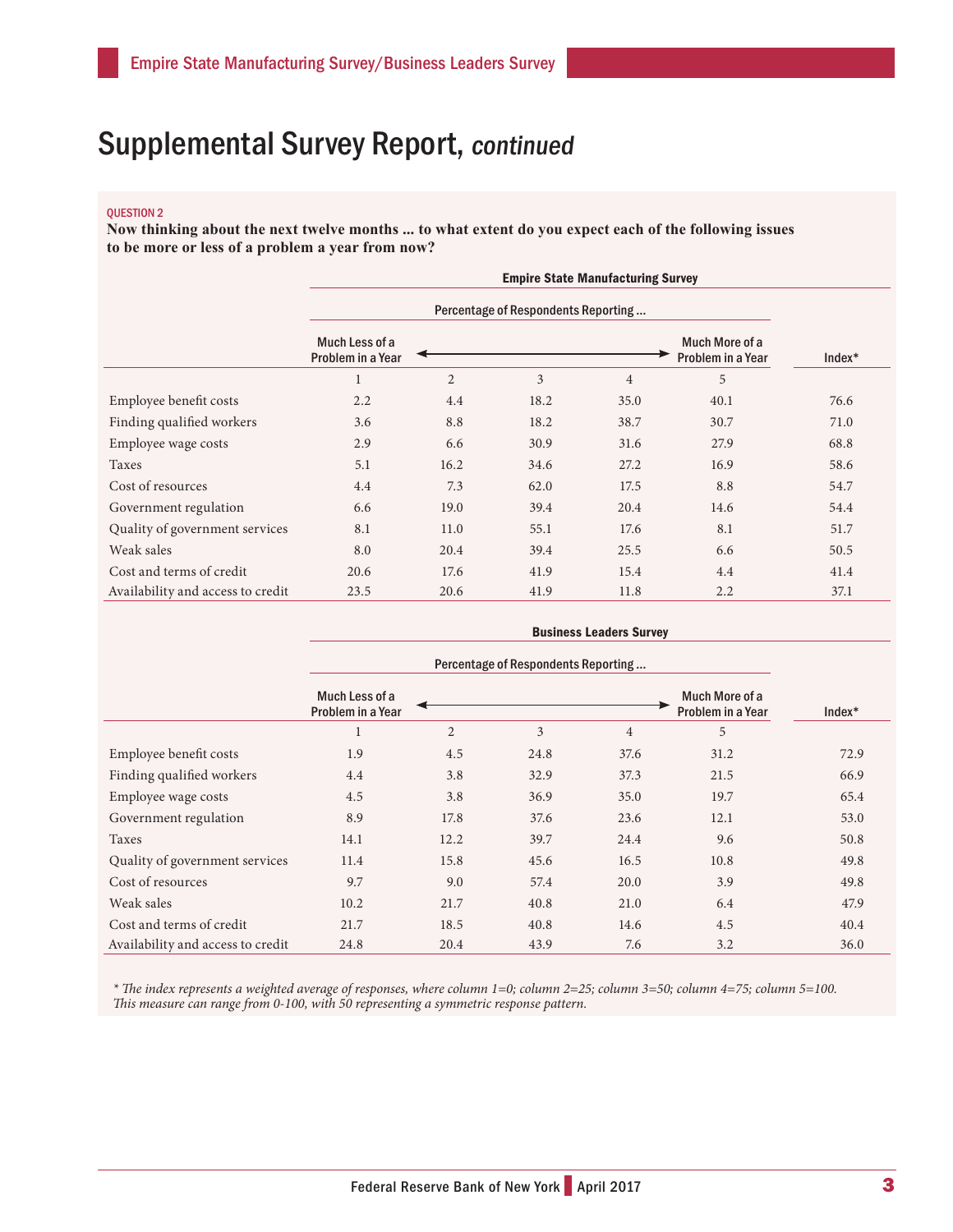QUESTION 1

**To what extent does each of the following issues pose a problem for your firm?** 



*Note: Categories are ranked from most problematic to least problematic, based on the current Empire State Manufacturing Survey.*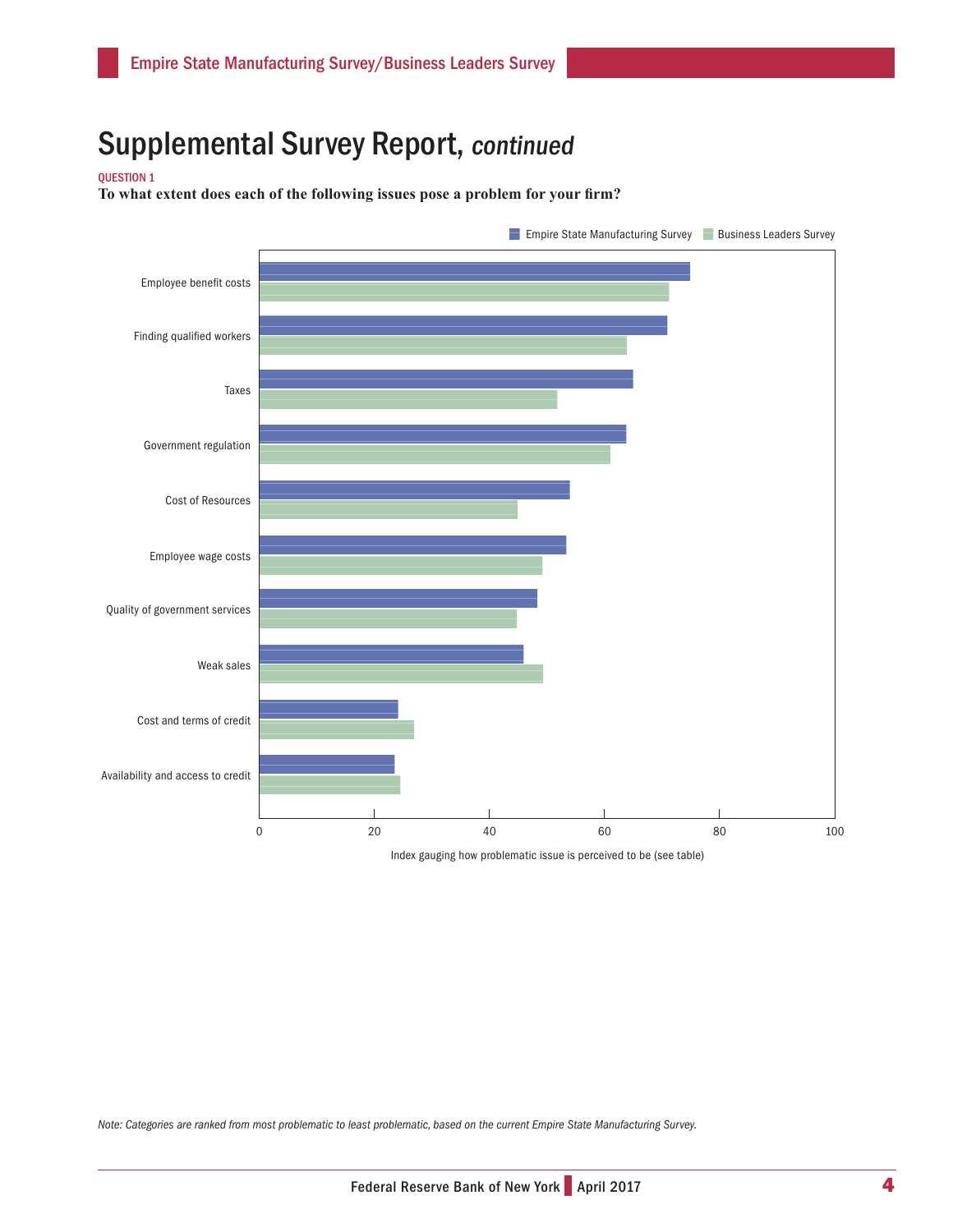HISTORICAL OVERVIEW FOR QUESTION 1

**To what extent does each of the following issues pose a problem for your firm?** 

Problem Ratings: April 2017, April 2016, and Earlier Surveys

#### Empire State Manufacturing Survey



*Note: Categories are ranked from most problematic to least problematic, based on the current Empire State Manufacturing Survey.*